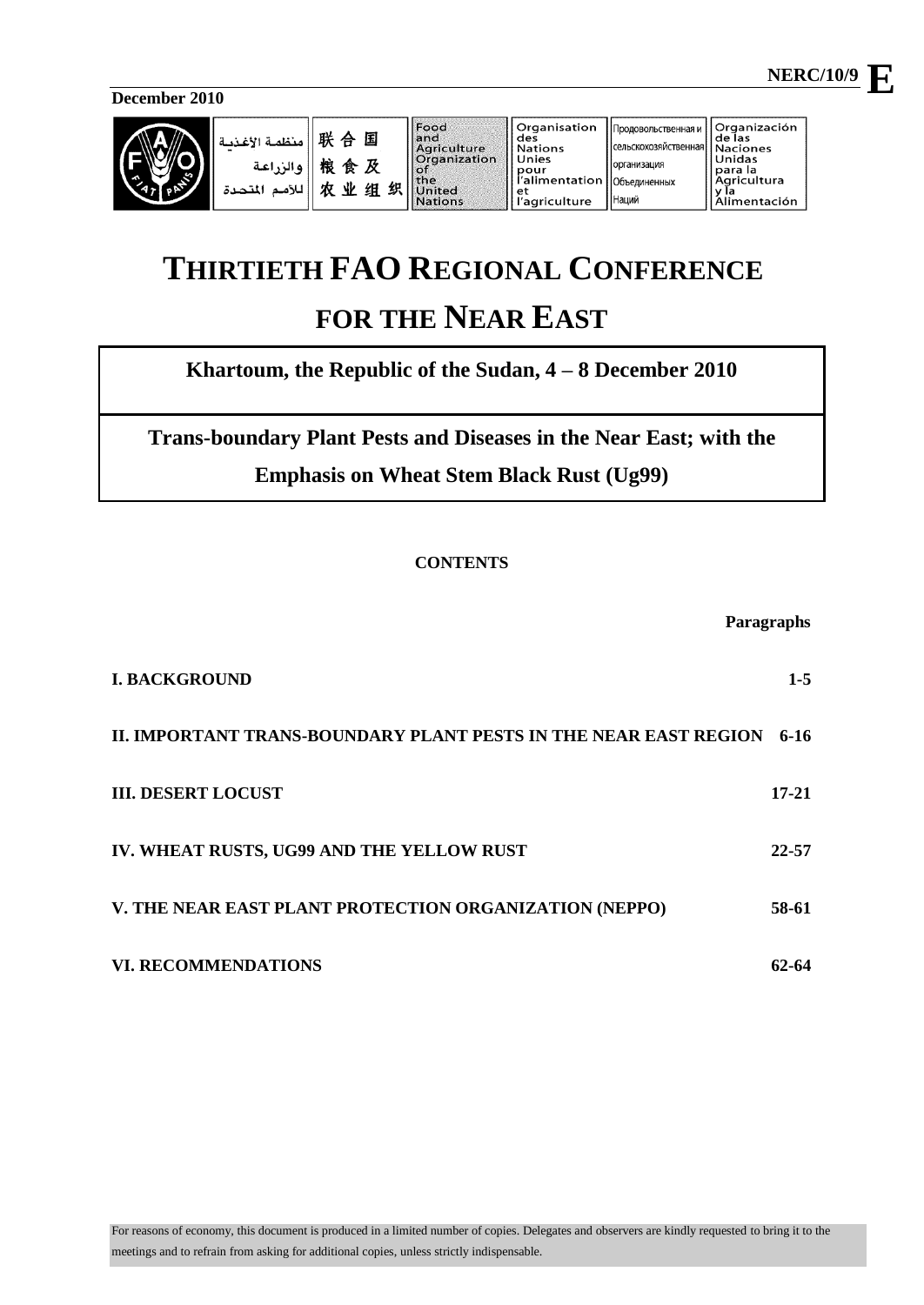## **I. Background**

- <span id="page-1-0"></span>1. In recent years, the world has witnessed an increase in both the frequency and severity of transboundary pests and diseases. Invading pests and diseases – associated with trade in produce or with the movement of plant materials - may lead to large-scale outbreaks that have the potential to wipe out vast cropped areas. Extreme weather events associated with climate change also may spread pests and diseases beyond their normal ranges, while reduced genetic diversity in cropping systems can increase susceptibility to damage. If such infestations or infections are not detected in a timely manner, they may have serious consequences for overall agricultural production and food security.
- 2. Plant quarantines and other schemes to ensure the safe international trade of agricultural commodities may be partly effective at limiting the spread of pests and/or disease. However, pests and diseases can spread even without human intervention, for example when pathogens are carried by insect vectors.
- 3. At present, a number of emerging pests and diseases that prey on staple crops are threatening local or regional food security and the livelihoods of millions of people. Often, this occurs in the poorest countries, those which tend to lack the capacity to develop practical approaches to prevent or anticipate the arrival of these pandemic pests and diseases or, in a second stage, to manage and control them.
- 4. Regional cooperation and coordination, including timely information sharing, are critical to reducing the impact of trans-boundary pests and diseases.
- 5. This objective of this document is to highlight the present situation of trans-boundary threats in the Near East Region, including the tomato fruit miner, the red palm weevil, the peach fruit fly, the desert locust and the new virulent strains of wheat rusts. The paper looks at the status of preparedness of countries in the Region; how well equipped are they to respond effectively to these threats and to take the actions needed to improve their response.

#### **II. Important Trans-boundary Plant Pests in the Near East Region**

#### <span id="page-1-1"></span>**(A)Tomato Leaf Miner**

- 6. *Tuta absoluta* attacks the tomato and other Solanaceae species such as the potato and the eggplant. It was first detected in Spain in 2006, and then spread rapidly across Southern Europe and North Africa. The pest larvae mine the leaves producing large galleries and then burrow into the fruit, causing a substantial loss of tomato production in both protected and open-field cultivations. In the case of the potato, only the aerial parts are usually attacked, although recently damage to tubers has also been reported.
- 7. FAO is assisting Saudi Arabia, UAE and Yemen in their efforts to detect this pest, and a number of pheromone traps have been distributed to the plant protection authorities in these countries. Several biocontrol agents also have proved effective in the management of this pest.
- 8. Chemicals have been the main control measure used to protect against against *Tuta absoluta*. However, in South America frequent and intense applications of insecticides have led the species to develop resistance to some of these biological agents.
- 9. Good agricultural practices (GAP) can help in reducing the pest infestation. These include: rotation with crops outside the *solanacae* family, adequate fertilization, irrigation, and the destruction of infested plants and post harvest debris*.* Integrated pest management strategies have also been developed in South America to control this pest. These employ the following methods: massive trapping before planting, cleaning the soil of crop residues and the targeted use of recommended pesticides.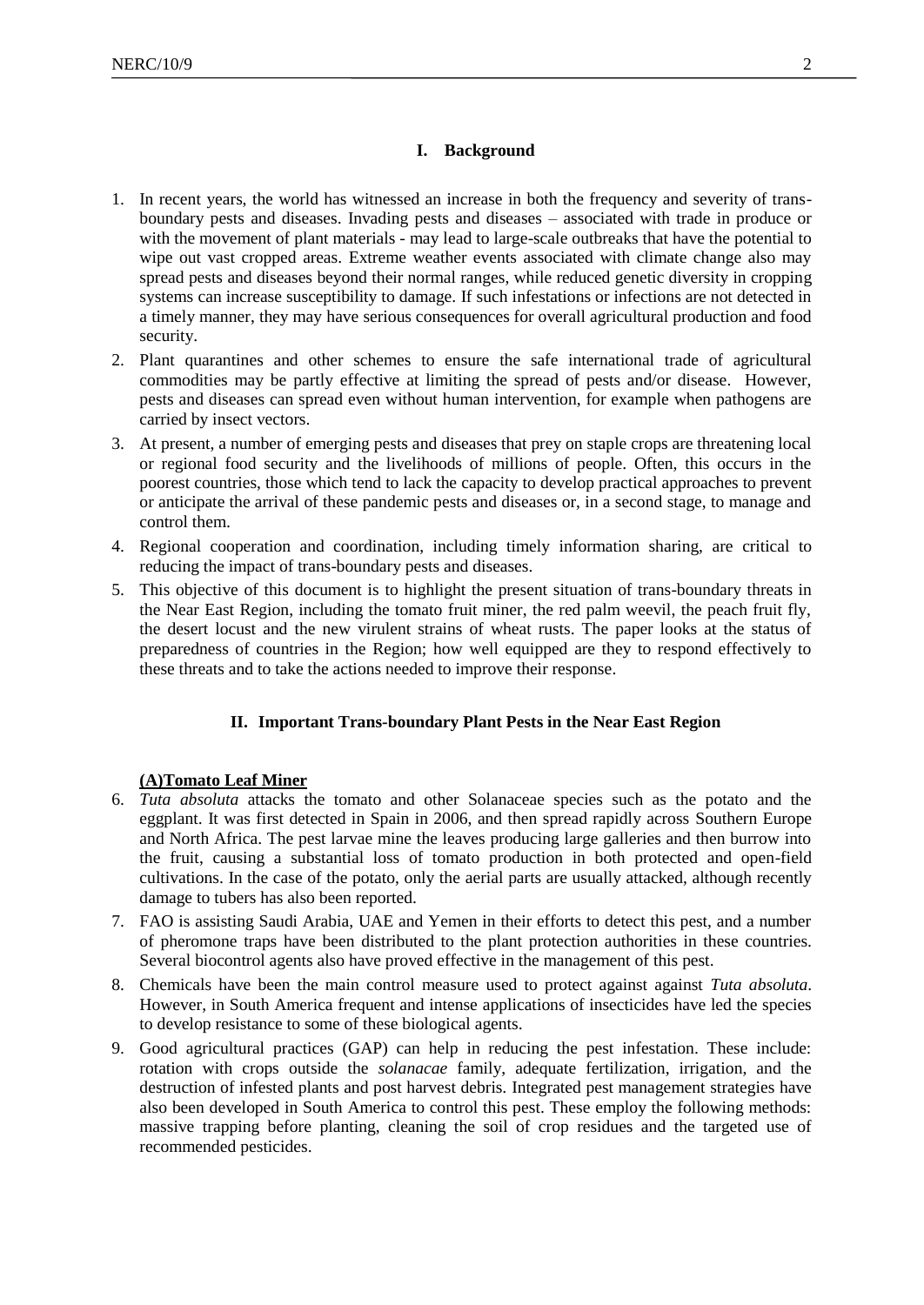## **(B) Peach Fruit Fly (PFF)**

- 10. The peach fruit fly (*Bactocera zonata*) is a native of South East Asia where it infests some of the main commercial fruit and vegetable crops including citrus, peach, mango, and tomatoes. Within the Near East, the presence of this insect has been reported in Saudi Arabia, Egypt, Yemen and Libya. The pest is known to infest over 30 species of commercial fruit and vegetables causing up to 30 percent damage despite insecticide treatment and losses of up to 100 percent in cases where no preventive measures have been adopted. Field observations and studies have indicated that this pest is capable of spreading along great distances by natural means and that it is at least as aggressive as the Mediterranean fruit fly (*Ceratitis capitata*) and the oriental fruit fly (*Bacterocera dorsalis*). In Egypt, field observations and studies indicate that the PFF has already established itself there and in some areas of the country has replaced the Mediterranean fruit fly.
- 11. Should this pest spread to PFF-free countries around the Mediterranean basin and become established there, the economic impact on the domestic and export fruit market could be in the order of billions of dollars per year. This would be a consequence not only of increased direct damage, but of the cost of insecticide use, quarantine restrictions, certification programmes (including post harvest treatment) and overall environmental impact. For instance, in Egypt total losses due to PFF damage to the country's main fruit crops is now estimated at *\$*US177 million per year.
- 12. To minimize the potential impact of this pest the following is recommended:
	- create a technical dialogue between trading partners;
	- prohibit the importation of PFF hosts from infested areas;
	- enhance internal and external phytosanitary measures;
	- implement international standards for pest free areas (ISPM 10) and phytosanitary certification (ISPM 12); and
	- treat fruit (where appropriate) before export (storage at 1.7 C for two weeks) in order to destroy all PFF life-cycle stages.
- 13. FAO has proposed a regional project (TCP/RAB/2902A) entitled Peach Fruit Fly Management in the Near East and North Africa. The focus would be on:
	- identification of the principle fruit flies present in the Region;
	- supply of the materials needed for PFF monitoring, detection and phytosanaitry control measures and strategy;
	- support for building awareness, enhancing extension and information exchange;
	- capacity development to improve the control of this pest on national and regional levels; and
	- strengthening of the national and regional quarantine measures needed for PFF control.

## **(C) Red Palm Weevil (RPW)**

- 14. Red palm weevil (RPW), *Rhynchophorus ferrugineus,* is a beetle that can attack on as many as 19 palm species worldwide, and can be lethal. First reported on coconut palms in South Asia as long ago as 20 years, it has since been observed on date palms (*Phoenix dactylifera)* in several countries of the Region, and subsequently – through the movement of infested planting material – made its appearance, first in Africa and later in the Mediterranean region of Europe and in North America.
- 15. In affected EU member countries, the absence of effective preventive regulation has contributed to the spread of this pest. The EU subsequently issued a directive to prevent the introduction and spread of *Rynchophrus ferrugineus* within EU member counties. This directive includes the following restrictions: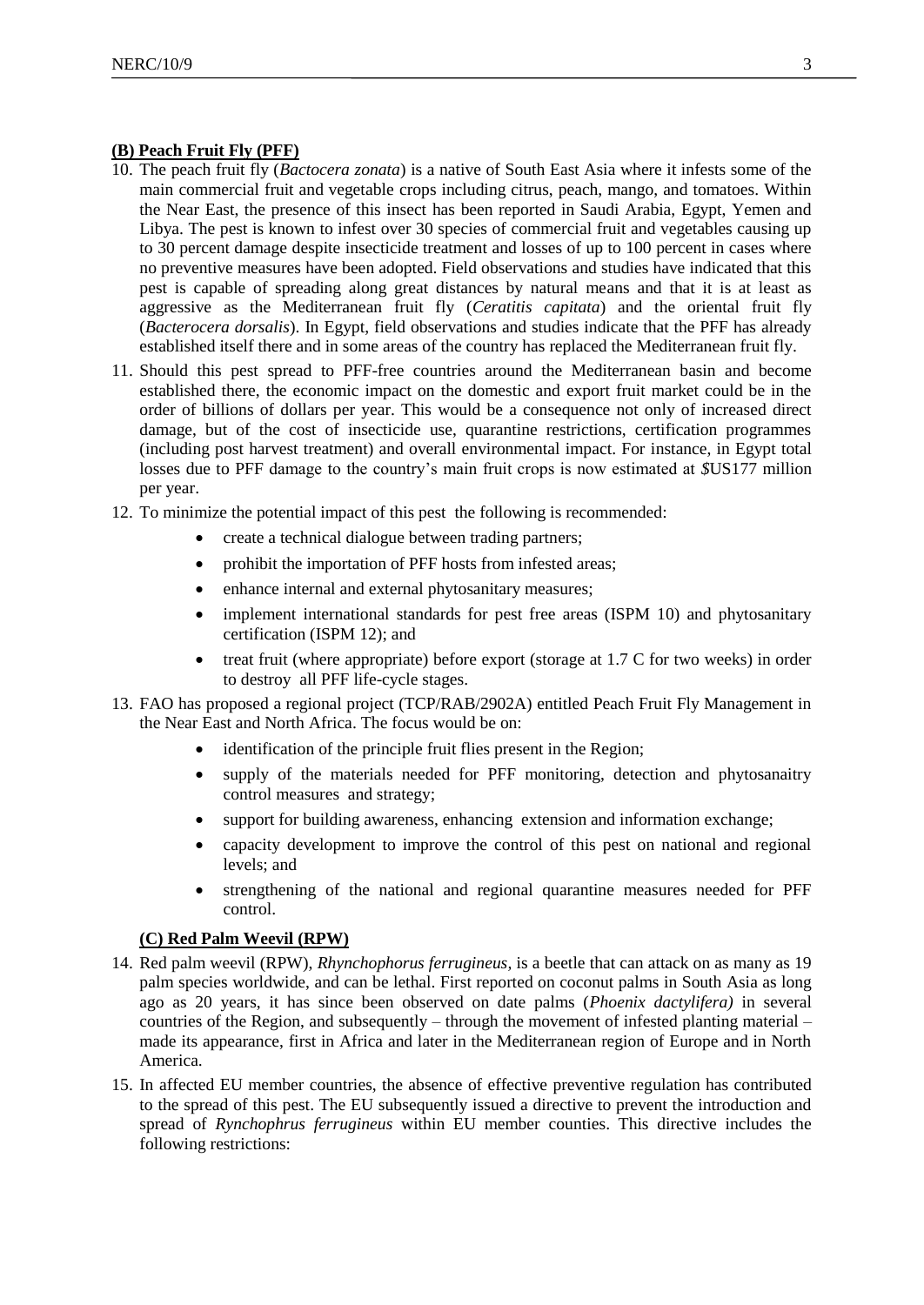- palm trees imported from outside the EU must come from pest-free areas and be accompanied by a plant passport issued in accordance with the provisions of EU Directive 92/105/ECC*.* (Protective Measures Against the Introduction into the Community of Organisms that Harmful to Plants or Plant Products and Against their Spread within the Community);
- palm trees originating in the EU may be transported outside their place of origin in a member state only if they are accompanied by a plant passport as indicated above.
- 16. Management of this serious plant pest will require integrated approaches, including:
	- the control of plant transport and the adoption of strict quarantine measures between and inside countries which are affected and/or threatened by the pest;
	- trapping, preventive treatment, inspection, the removal and destruction of infested plants;
	- installation of monitoring/trapping systems (with insecticides for the preventive treatments of neighboring palms in case of pest detection);
	- implementation of applied research programmes closely linked to the stakeholders involved in eradication programmes.

#### **III. Desert Locust**

- <span id="page-3-0"></span>17. The desert locust (*Schistocera gregari*a) is the best known trans-boundary plant pest because of the scale that its infestations reach when plagues are fully developed. The desert locust therefore continues to be a top priority within FAO's efforts to prevent, control and minimize locust impact on the livelihoods of rural populations in Africa, the Near and Middle East as well as in South-West Asia.
- 18. Crop damage due to locust attack has been shown to aggravate significantly the severity of a number of famines in Africa. Depending on ecological and meteorological conditions, desert locust outbreaks re-occur at various times within the area stretching from Mauritania to India whenever the combination of rainfall and vegetation permits population concentration and reproduction of this pest. Since the start of the twentieth century, desert locust upsurges and plagues have occurred in 1926–1934, 1940–1948, 1949–1963, 1967–1969, 1986–1989 and most recently in 2003–2005.
- 19. In response to concerns related to the economic and ecological impacts of large-scale pest control operations, the desert locust component of EMPRES (Emergency Prevention System for Transboundary Animal and Plant Pests and Diseases) was initiated by FAO in 1994*.* Its purpose was to improve the preventive management capacity of locust-affected countries in order to help them minimize the risk of these plagues with the objective of reducing damage to livelihoods. EMPRES was designed as a programme in which affected countries, regional organizations, donors and FAO would collaborate in the development of improved preventive control measures. The programme began in 1997 in what is known as the Central Region, covering 9 countries around the Red Sea (Djibouti, Egypt, Eritrea, Ethiopia, Oman, Saudi Arabia, Somalia, Sudan and Yemen) and lasted for 10 years. Thereafter, the Regional FAO Commission for Controlling the Desert Locust in the Central Region (CRC) took over EMPRES activities. In 2006, the EMPRES concept was expanded to the Western Region, covering an additional 9 countries in Northwest and West Africa (Algeria, Chad, Mali, Mauritania, Morocco, Niger, Libya, Senegal and Tunisia).
- 20. Desert locust preventive control remains a constant challenge because the pest has no permanent outbreak areas from which swarms escape to start a plague. Instead, adults migrate to breed in invaded areas that have been turned into fertile breeding zones by winter, spring or summer rains. The erratic nature of their breeding patterns makes permanent monitoring of the ecological conditions of the potential breeding areas indispensable. In the past, national locust control units failed to reach a high degree of preparedness with the result that as a new upsurge developed they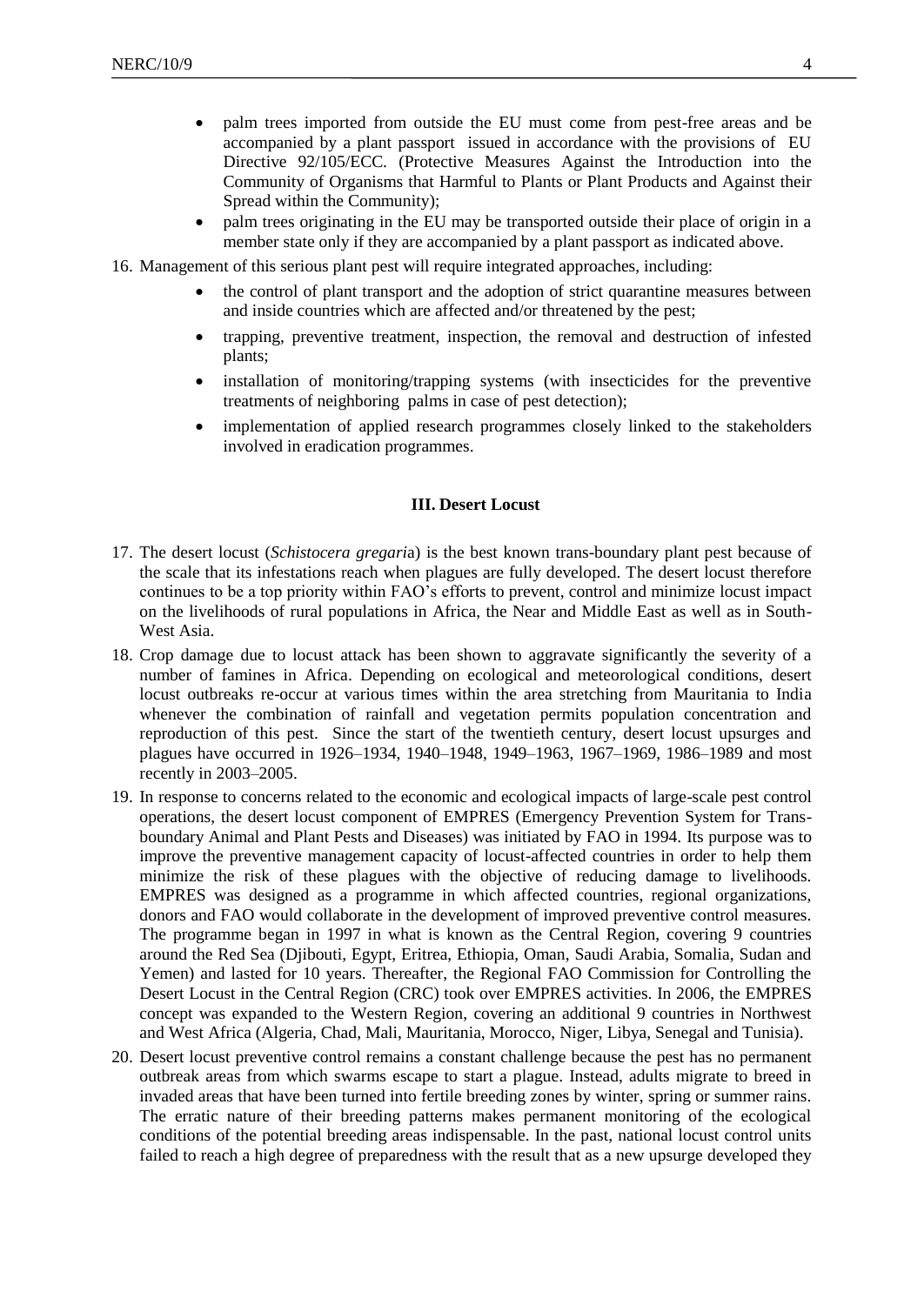found themselves in need of international financing for the replacement and/or replenishment of much-needed equipment.

- 21. Several lessons can be drawn from the past and should be taken into consideration by national pest control programmes, FAO, EMPRES, the Regional Locust Commissions and donors.
	- Although possession of adequate resources at stand-by (even in calm periods) is definitely important, the effective coordination and timely use of these resources is probably even more important.
	- Insufficient resources, difficult terrain and political and military insecurity work together to make it difficult to conduct much-needed ground surveys.
	- Prevention and pest control cannot be achieved without strong national support at all levels and without a sufficient level of preparedness on the part of national locust centers.
	- Initial outbreaks tend to occur locally within relatively small areas (1,000–6,000 km2) that can be difficult to detect and to access.
	- Rapid intervention is not always possible due to a lack of resources or political insecurity. In such situations, accurate forecasts would play an even greater role in allowing neighbouring countries to plan for potential pest invasions.
	- Local sources of information, such as that provided by nomads, are important and should be a part of every national information system. But they are not a substitute for proactive field surveys by experienced pest control teams.

## **IV. Wheat Rusts, Stem Rust (UG99) and the Yellow Rust**

## <span id="page-4-0"></span> **(A) Introduction**

- 22. Countries in the Near East rely heavily on wheat production for their subsistence and livelihood. Wheat production in the Region, however, is threatened by a variety of biotic and abiotic stresses, the most important of which are: drought, the Sunn pest and rust diseases. Wheat rust fungi, whether stem (black) rust, stripe (yellow) rust or leaf (brown) rust have co-existed with wheat since its earliest cultivation and their presence is on record throughout the world wherever wheat is grown.
- 23. The extent of crop losses depends on the interaction between pathogen characteristics*,* host susceptibility and environment at the local, regional and global levels. On susceptible wheat cultivars, losses of up to 60 percent are possible in the case of yellow rust and of 70–100 percent in that of stem rust.
- 24. In the past century, global wheat production has witnessed a significant reduction in the genetic diversity of the varieties cultivated, with mega varieties grown on an ever larger land area. This has increased the risk of regional and global epidemics resulting from wheat rusts. Indeed, the world already has witnessed several such epidemics that caused losses estimated in billions of dollars.
- 25. This section highlights the present situation in the Near East Region: the wheat rusts that are threatening wheat production, the degree of preparedness existing in the Region's countries to prevent or respond effectively to such threats and the actions needed to improve this response.

## **(B) Development of Wheat Rust Epidemics**

- 26. Wheat rusts produce large number of spores that, under favorable conditions can result in epidemics. These rusts can also easily evolve into new races that can render ineffective the genetic resistance of host plant wheat varieties.
- 27. The use of rust-resistant varieties is by far the most economic and effective way of controlling wheat rusts. Fungicide application is usually not economically feasible on wheat, especially in developing countries. Cultural practices such as changing planting dates, destroying volunteer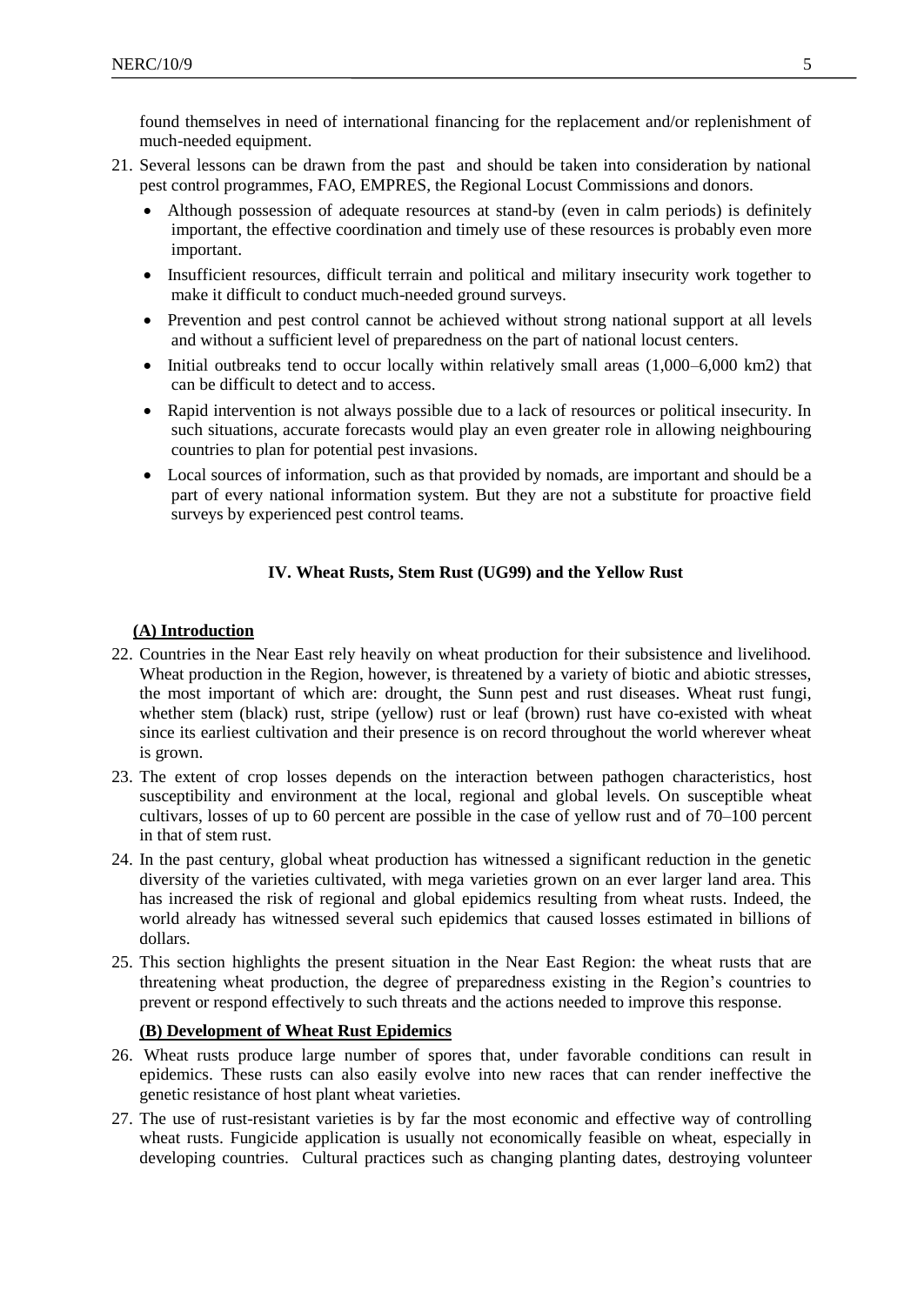and alternate host plants and using early- maturing varieties, multi-lines or varietal mixtures also may be effective in reducing the levels of inoculum over an extensive wheat area.

- 28. Wheat breeders today rely heavily on the utilization and deployment of resistance race-specific genes in their breeding programmes. This approach is attractive because it is relatively simple to incorporate such genes into improved germplasm and because it provides crops with complete, although temporary, protection. However, this can have only a limited effect because of the ability of wheat rusts to evolve into new races that break down the effectiveness of these genes.
- 29. If the new races of rust that emerge are hardy enough to flourish in the surrounding environment and if they find a susceptible host variety, they will become established in an area and under favorable environmental conditions will cause epidemics. These new rust races, borne by the wind, then migrate for short or long distances, to invade new areas planted with susceptible wheat varieties.

# **(C) Global Rust Threats: Stem Rust (Ug99) and Yellow Rust (Yr27) Strains**

- 30. Ug99 was first identified in East Africa as a new race of stem rust capable of overcoming all major genes of resistant wheat. Since its detection, new variants of Ug99 have evolved with the result that over 80 percent of all commercially-grown wheat varieties are now highly susceptible to stem rust. This demonstrates the extreme vulnerability of a global staple food crop.
- 31. Presently, Ug99 or its variants have been confirmed in Uganda, Kenya, Ethiopia, Sudan, Yemen, and the Islamic Republic of Iran. In 2009, the presence of Ug99 was reported from previously unaffected areas of Yemen and the I.R. Iran. In 2010, Ug99 has been also reported from Tanzania and South Africa
- 32. Based on wind movements, past experiences and the presence of susceptible cultivars, countries in the Near East, in Eastern and North Africa and in Central and South Asia – countries that, together, account for around 80 million hectares of wheat – are at high risk of the disease. Based on a realistic assumption that the disease can cause an average yield loss of 10 percent, if these areas were to come under attack by Ug99, the resulting losses would be in the billions of dollars.
- 33. Similarly, during the 1980s, the majority of wheat growing areas in the Near East Region were under cultivation with high-yield wheat varieties that carried a common resistance gene to stripe (yellow) rust (Yr9*).* The emergence and establishment throughout the Region of yellow rust races with virulence for Yr9 resulted in large-scale yellow rust epidemics during the 1980s and 1990s that completely eliminated the crops along its path of migration. Examples of the massive crop losses that can be caused by wheat yellow rust, were the epidemics in the I.R. of Iran in 1992 and 1994 when, respectively, 1 million and 1.2 million tonnes of wheat were destroyed.
- 34. Following the Yr9 epidemics, replacement wheat varieties were introduced but many of these were protected predominantly by the Yr27 resistance gene. A region-wide breakdown of this gene was reported in South Asia in 2002–2004. In addition, since 2000 two new aggressive strains of yellow or stripe rust capable of adapting to warmer temperatures have been identified. These strains exhibit shorter latent periods and higher spore production levels than others. They have spread across continents probably faster than any other major crop pathogen, causing major outbreaks in several regions.
- 35. In 2009, favourable environmental conditions for stripe rust resulted in serious outbreaks in several countries, including Morocco, Uzbekistan, Turkey, Azerbaijan, Algeria and Afghanistan. Virulence for Yr27 was confirmed in many of these outbreaks. Detailed studies of the disease made in Morocco at that time showed that the estimated mean loss for the Achtar variety there during the 2009 season was 0.5 ton/ha, with a corresponding estimated financial loss of approximately US\$30 million.
- 36. Conditions favouring rust development have continued into 2010 during which reports of serious outbreaks of stripe rust have been received from Syria, Iraq, Turkey, Azerbaijan, Uzbekistan, Morocco, and Lebanon. Stripe rust incidences have also been observed on susceptible cultivars, in the northern, southern and western parts of the I.R. of Iran. Overall losses in the Region for 2010 were more severe than in 2009, with estimated losses of 1.25 million tonnes in Syria alone.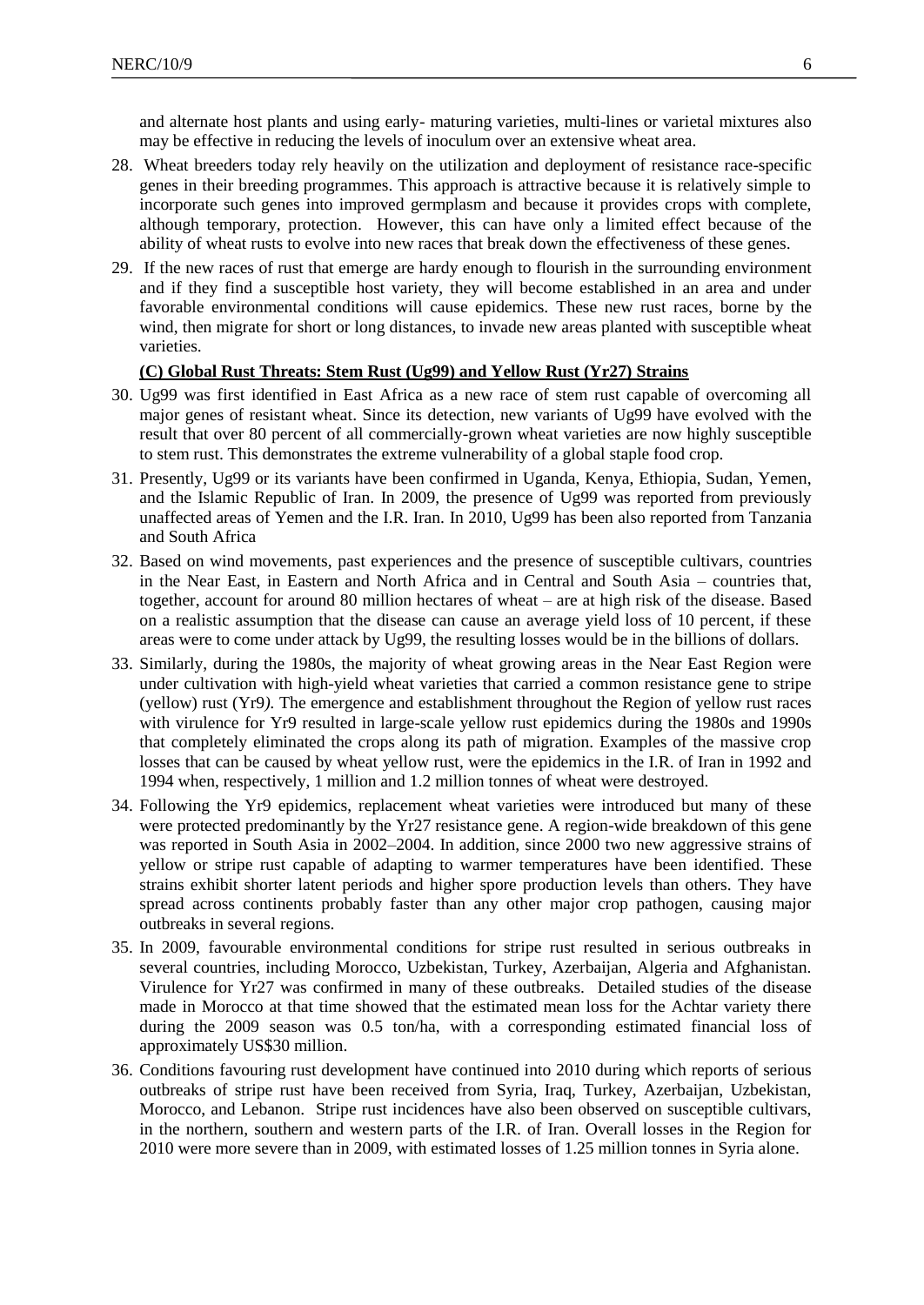## **(D) Global Response to Ug99 and other Wheat Rust Strains**

- 37. In response to Ug99, a coordinating mechanism for global activities regarding wheat rusts was initiated, namely the Borlaug Global Rust Initiative.<sup>1</sup> Originally, it was chaired by the late Dr. Norman Borlaug with an executive committee made up of representatives from its permanent members, namely the International Centre for Agricultural Research in the Dry Areas (ICARDA), the International Maize and Wheat Improvement Center (CIMMYT*)*, Cornell University, FAO and the Government of India.
- 38. Under the umbrella of the Borlaug Initiative, several joint activities were undertaken. These included:
	- breeding for resistance using traditional and innovative methods;
	- disease surveillance and monitoring and national capacity development in race analysis;
	- testing of the varieties and breeding lines received from all countries at the Ug99 nurseries established in Kenya and Ethiopia;
	- support to concerned countries in promoting and implementing rapid seed multiplication of developed resistant varieties.
- 39. FAO developed a Wheat Rust Disease Global Programme which coordinates all its wheat rust activities. This is part of the expanded EMPRES plants component and is also considered a part of the newly-established Food Chain Crisis Management Framework.
- 40. This Wheat Rust Global Programme aims at the prevention and management of emerging wheat rust diseases and the enhancement of wheat productivity. To achieve these goals, FAO is working in close collaboration and partnership with national governments, international agricultural research centers and other international institutions.
- 41. Based on the estimated risks of Ug99 migration and on the needs of the various countries involved, the Programme has prioritized its activities in over 30 countries considered affected or at risk of Ug99 and other wheat rusts in the regions of East and North Africa, of the Near East and Central and of South Asia. Ug99 (and its varants) and yellow rust are considered equally important.
- 42. As a neutral international forum and through its linkages with regional bodies, with international agriculture research and development institutions and with the donor community, FAO is at a clear advantage as the leader of international efforts in this sector. Indeed, a major contribution of the programme is the enhancement of regional and international cooperation and information sharing.

## **(E) Achievements**

1

43. Wheat Rust Disease Global Programme activities undertaken in the Region included:

## *Awareness raising and contingency planning workshops for improved country preparedness.*

44. International, regional and national workshops were conducted for technical policy makers as part of a programme to raise awareness of the status and threats of wheat rusts and of the importance of contingency planning for countries set on preventing the occurrence of, or effectively responding to potential wheat rust epidemics.

## *Enhancement of surveillance and early warning systems, including virulence tracking.*

45. Using the experience of the Desert Locust Information System model, FAO established the Global Wheat Rust Monitoring System. The system manages, analyzes and globally shares survey

<sup>&</sup>lt;sup>1</sup> Named after its chair, U.S. Agronomist Dr. Norman Borlaug, Nobel Peace Prize Winner in 1970 and widely acclaimed as the "Father of the Green Revolution".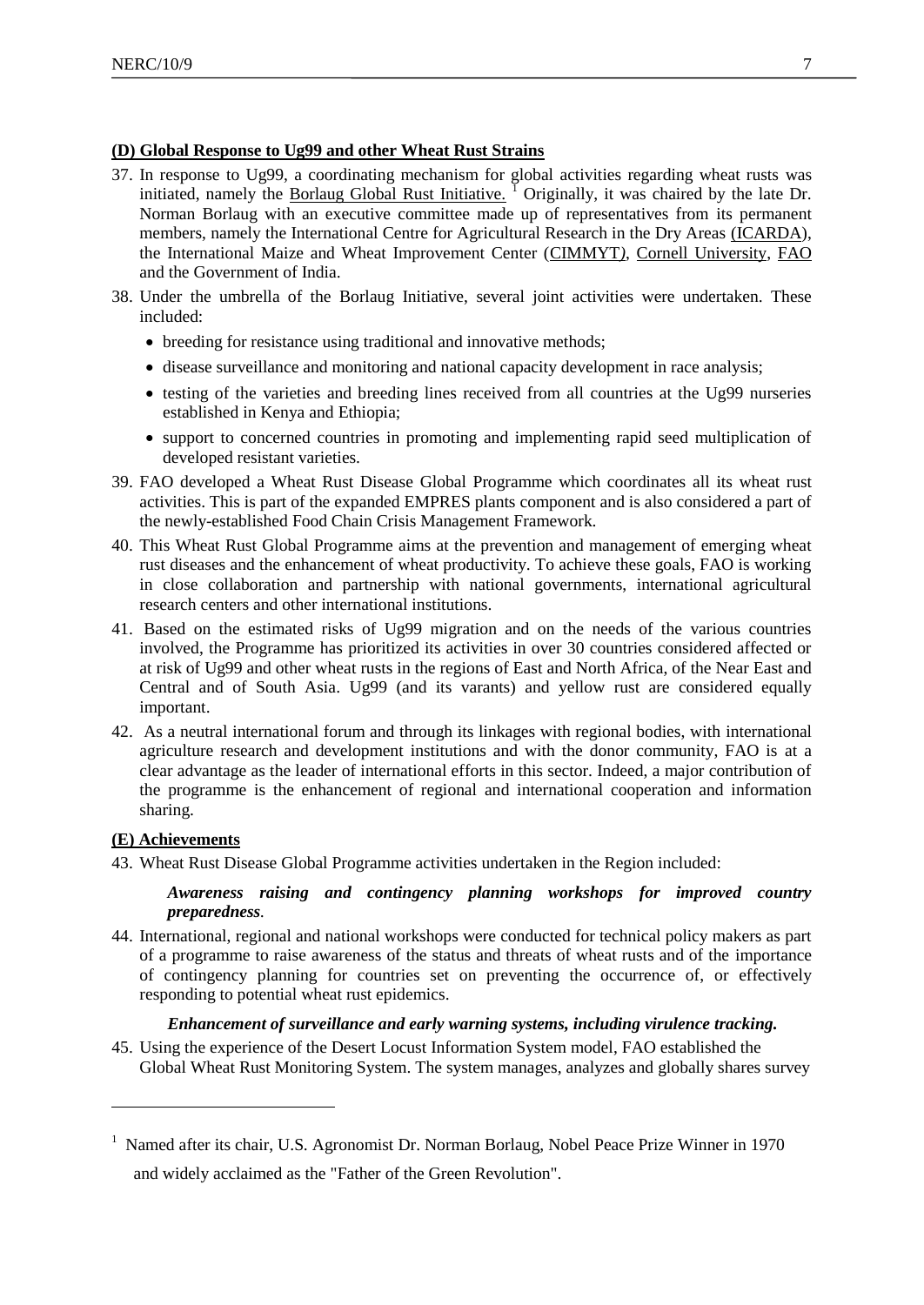data coming from the field. Significant progress was made rapidly as a result of strong commitments from national counterparts in collecting and sharing national rust survey data (including race analysis data). The information is provided by national surveillance teams using harmonized surveillance protocols in the context of an international rust surveillance network. Field databases and their applications are forwarded to Rust SPORE, a new web-based information portal for the dissemination of worldwide surveillance and monitoring information and for tracking the advance of Ug99 and its variants. [\(http://www.fao.org/agriculture/crops/rust/stem/en/\)](http://www.fao.org/agriculture/crops/rust/stem/en/).

*Enhancement of national varietal registration and seed systems for rapid multiplication and distribution of quality seeds of resistant wheat varieties.* 

46. Institutional capacity development for fast-track release of resistant varieties, rapid seed multiplication and distribution of wheat rust resistant varieties are being promoted through training of technical policy-makers from the national seed sectors and through country needsassessments. Improved information exchange and regional cooperation is also enhanced through traveling workshops for participants from the Region.

## *Improvement of wheat rust management at the field level through participatory farmer training to reduce risk and improve yields under local farming conditions.*

- 47. Participatory training programmes in both Pakistan and Yemen were held for extension agents and wheat farmers with the direct intervention of researchers. These included training of trainer courses, the establishment of farmer field schools and farmer study groups, all of which were designed to improve farmers' wheat management practices with emphasis on rusts.
- 48. A major outcome of these activities was a general assessment of the situation and of the needs of countries in the Region concerning their preparedness to deal with the threat posed by wheat rusts.

#### **(F) Challenges for the Near East in Facing Threatening Races of Wheat Rusts**

- 49. The level of awareness of wheat rust threats including Ug99 by concerned stakeholders in the Region is generally low, usually limited to the scientists who work on the disease.
- 50. One constraint common to the Region is the limited national coordination and weak informationsharing mechanism between concerned ministries and institutes. This limits countries' capacities to effectively respond to potential disease threats.
- 51. Field surveys for wheat rusts remain sporadic and incomplete in most countries of the Region. Furthermore, survey results are not always shared with and effectively utilized by concerned stakeholders.
- 52. Few countries in the Region have sufficient human and infrastructural resources to undertake wheat rust race analysis on a national level. However, even those countries with good facilities may need further training support to obtain reliable data.
- 53. Wheat rusts continue to be managed mainly through the use of resistant varieties. In some countries fungicides are used primarily for the control of yellow rust epidemics. Furthermore, it should be remembered that not all countries have full-fledged wheat breeding programmes and therefore tend to rely on breeding material received from international research centers (mainly ICARDA and CIMMYT) for their wheat improvement. Breeders and wheat scientists in most countries have sent local or improved varieties for testing in the Ug99 international nurseries in Kenya and Ethiopia.
- 54. Most countries in the Region do not possess sufficient diversity in the range of resistance genes available for commercial wheat varieties, thereby increasing the risk of future rust epidemics.
- 55. While many countries in the Region have effective varietal registration and seed multiplication systems*,* these are not all fully functional, which could be a serious problem given the need for a quick and effective response to wheat rust epidemics. Areas that still need to be tackled include:
	- rapid variety registration procedures that do not compromise quality;
	- national capacities for rapid seed multiplication in terms of systems, equipment, infrastructure and quality control;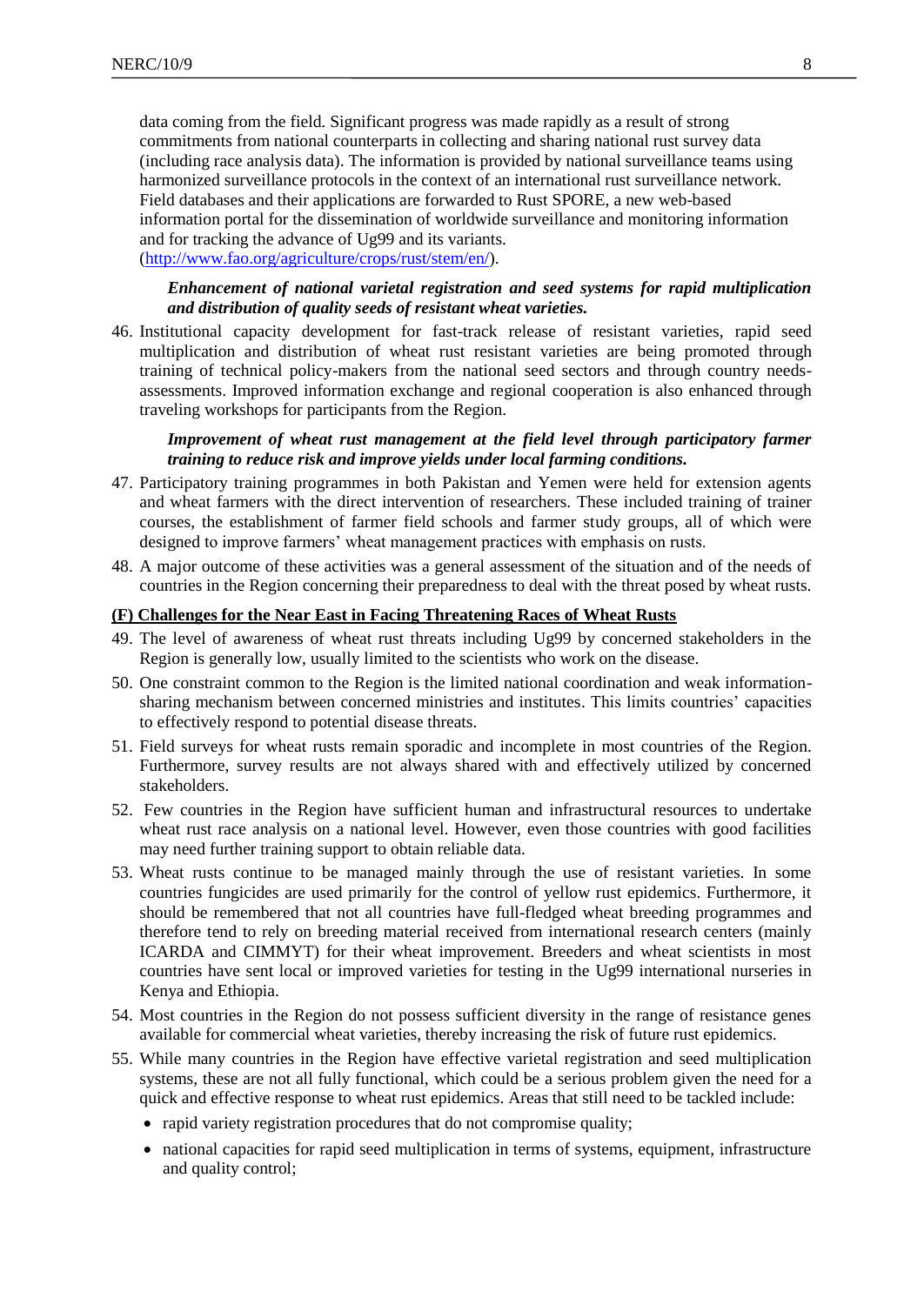<span id="page-8-1"></span>1

- improved communication regarding the evolution of wheat rust races, defeated resistance genes and the availability of alternative resistant varieties among breeders, wheat variety registration committees and seed multiplication and extension systems
- 56. Although there are several wheat varieties identified as resistant to Ug99 and other wheat rusts, in most countries in the Region (probably with the exception of such countries as Egypt and the I.R. of Iran), most farmers are still using older, highly susceptible varieties. The involvement of farmers at an early stage in the selection and evaluation of varieties is critical for the adoption and replacement of highly susceptible varieties as a means of reducing the risk of large-scale epidemics.
- 57. Extension systems across the Region tend to be weak due to decades of under-funding. Accordingly, the introduction of new technologies and varieties to farmers has been constrained, as has been their potentially useful feedback to research and policy makers.

## **V. The Near East Plant Protection Organization (NEPPO)**

- <span id="page-8-0"></span>58. In 1993, an agreement was signed for the creation of the Near East Plant Protection Organization (NEPPO), which entered into force on 8 January 2009 following the ratification or accession by 10 countries from the Region.<sup>2</sup> NEPPO will be hosted by the Moroccan Ministry of Agriculture and is one of the several regional plant protection organizations (RPPOs) that are officially recognized and that work closely with the International Plant Protection Convention. It is an intergovernmental organization functioning as a coordinating body for the Region's national plant protection organizations (NPPOs).
- 59. As per Article IX of the Convention, the regional organizations are to participate in various activities designed to bring about the Convention's objectives. The article extends their responsibilities to cooperation with the IPPC secretariat as well as with FAO's Commission for Phytosanitary Measures in working to develop international standards
- 60. The functions of NEPPO (as is the case with the functions of other regional organizations) are laid out for the most part in Article IX of the Convention and include:
	- coordination of and participation in NEPPO activities designed to promote and achieve the objectives of the IPPC;
	- cooperation within and among regions for promoting harmonized phytosanitary measures;
	- collection and dissemination of information, in particular with regard to the IPPC's goals and objectives; and
	- cooperation with the CPM and the IPPC secretariat in developing and implementing international standards for phytosanitary measures.
- 61. NEPPO is expected to develop its own activities and programmes. Every year, a technical consulting body made up of representatives of the regional organizations and the IPPC secretariat will be convened; its function will be to strengthen inter-regional consultation on the harmonization of phytosanitary measures for controlling pests and preventing their spread and, at the same time, to promote the further development and use of the relevant international standards for phytosanitary measures (ISPMs)*.*

<sup>&</sup>lt;sup>2</sup> Egypt, Sudan, Jordan, Tunisia, Algeria, Morocco, Pakistan, Malta, Syria and Libya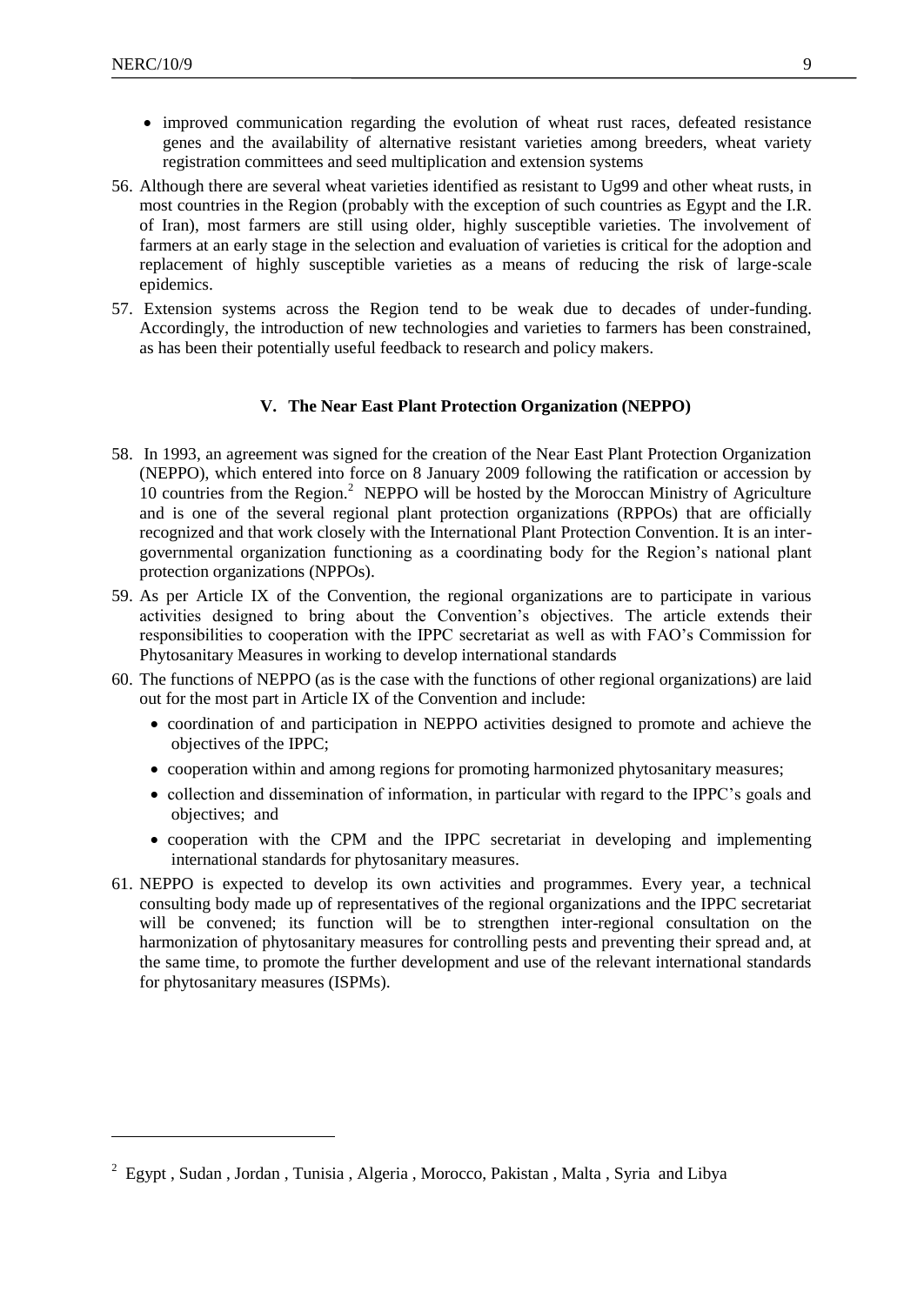# **VI. Recommendations**

## 62. **For the Consideration of Member Countries**

Member countries are urged to give due consideration to a series of major issues.

- 1. Support to phytosanitary (plant quarantine) capacity, including national coordination mechanisms among various ministries; the goal is to build human and infrastructural capacities for the inspection of produce, seed and planting materials, as well as for pest surveillance, all of which are to be in line with the international standards set by the Commission.
- 2. The need for policy and funding support for national teams that will enable them to undertake regular surveys for pest and disease surveillance and monitoring to detect new pests or changes in the status of pests or diseases.
- 3. Strengthened collaboration with FAO and the Region's National Plant Protection Organizations, as well as with NEPPO, is needed for the establishment of a regional database. Countries should also work towards reaching agreement on regional guidelines for the harmonization of methods and procedures related to phytosanitary measures and pest management. Support by NEPPO member countries will be needed in the establishment, funding and work programme of NEPPO, as there are potentially many benefits to member countries.
- 4. National policies and regulations are necessary to enhance awareness among farmers and dealers/traders on the risks associated with pesticides and to develop mechanisms for the effective enforcement of these regulations; these should include rules regarding the improper use of chemical control products and the illegal trade of pesticides. In addition, integrated pest management technologies (IPM) need to be actively promoted throughout the Region.
- 5. There must be ongoing commitment to the desert locust control organizations in the region with support given to national and global surveillance and information sharing, as well as to the early warning mechanisms that represent a major component in the prevention of potential pest upsurges and their spread.

# 63. **Specific Recommendations for Wheat Rusts: Emphasis on Ug99**

- 6. National contingency and preparedness plans for the prevention of and rapid response to the threat of wheat rust epidemics must be developed, with adequate attention to their legislative, technical, infrastructural and financial aspects as well as to the necessary accompanying national institutional and administrative structures.
- 7. Policy, financial and logistical support must be provided so that national teams can be set up to undertake regular surveillance and monitoring of rusts and other emerging wheat diseases.
- 8. As appropriate, countries should strengthen variety development and release systems, as well as procedures for rapid multiplication and distribution of wheat rust resistant varieties to farmers
- 9. Member countries should promote participation in information sharing of the results of field surveys of pathogen races and disease at national, regional and global levels. This should be done through FAO's Global Wheat Rust Monitoring System and the new Rust SPORE Web portal.

# 64. **FAO is called upon to provide assistance in the following areas:**

1. Providing greater technical and policy support to governments in the development and implementation of national pest control plans and national contingency plans that aim at enhancing the countries' preparedness in preventing and effectively responding to plant pest epidemics and threats;